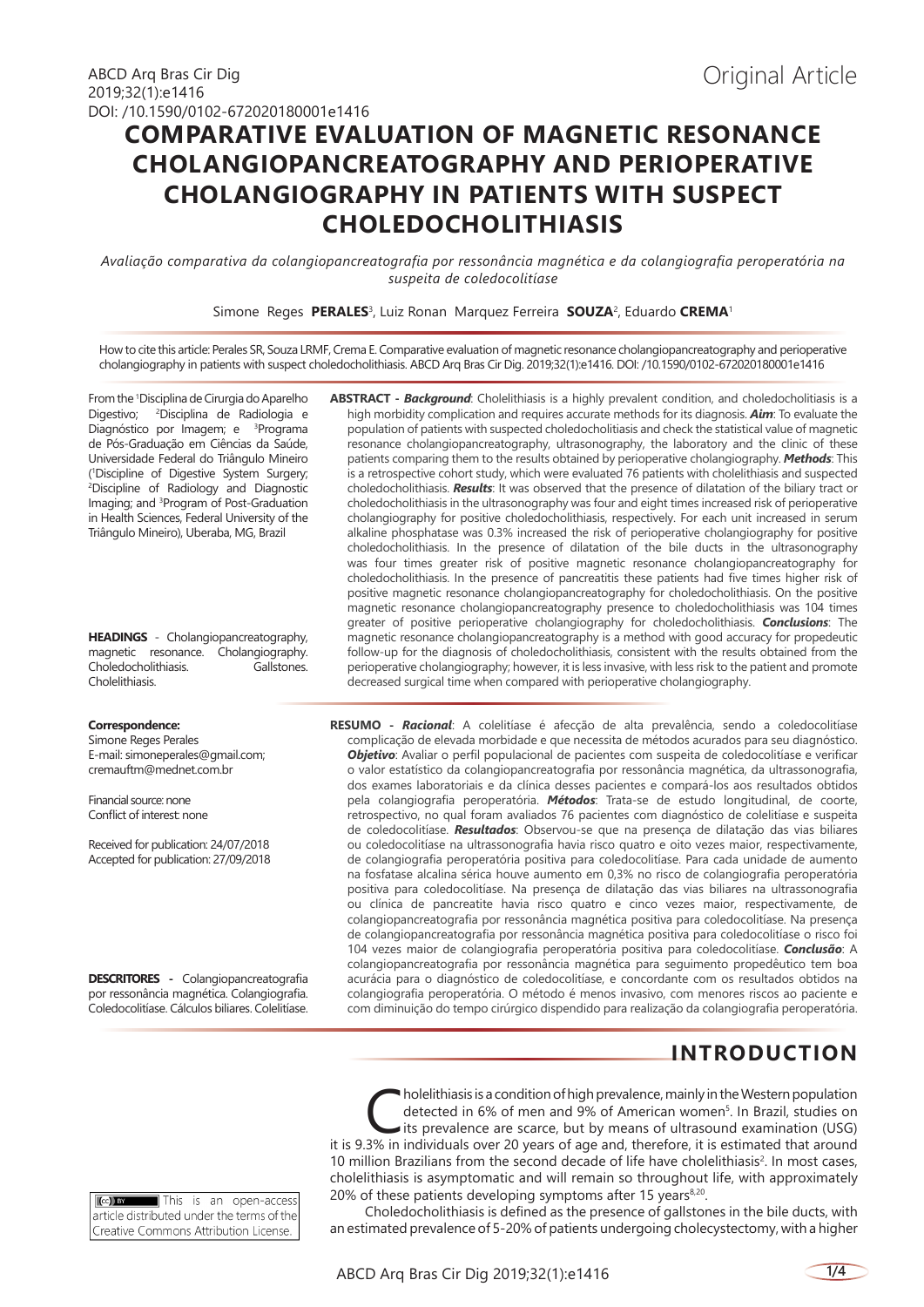incidence according to age<sup>15</sup>. Based on the high incidence and complications of high morbimortality of choledocholithiasis, methods that confirm or exclude the presence of gallstones in the bile duct in order to establish the best propaedeutic approach become paramount. They will be both better and less invasive to the patient, more accurate and less costly<sup>21</sup>.

The objective of this study was to analyze patients undergoing cholecystectomy with suspected choledocholithiasis and to compare the efficacy of magnetic resonance cholangiopancreatography (MRCP) with perioperative cholangiography (CPO). Also, to evaluate the presence of choledocholithiasis or dilatation of the biliary tract in the preoperative USG; preoperative laboratory abnormalities; and clinical parameters as predictors of choledocholithiasis in the evaluation compared to CPO.

### **METHODS**

The present study was submitted and approved by the Ethics and Research Committee of the Federal University of the Triângulo Mineiro. This was a longitudinal retrospective cohort study in which patients with cholelithiasis with signs or symptoms that suggested the possibility of choledocholithiasis in the Department of Digestive System Surgery of the Hospital de Clínicas of the Federal University of Triângulo Mineiro, Uberada, Brazil, in the period between August 16, 2012 and May 22, 2015.

Inclusion criteria were based on the selective use of CPO19: cholecystitis, pancreatitis or jaundice up to three months before cholecystectomy; alkaline phosphatase (AF), gammaglutamyltransferase (GGT), total bilirubin (BI), amylase (AMIL), aspartate aminotransferase (AST) or alanine aminotransferase (ALT) laboratory tests up to two weeks prior to cholecystectomy; USG of abdomen with dilatation of bile ducts and/or visualization of common bile duct calculus up to two weeks before cholecystectomy; cholelithiasis in patients over 65 years of age.

The exclusion criteria were: not agreeing to participate in the survey; conditions that offered technical difficulty to perform MRCP (claustrophobia, weight above 130 kg and patients with pacemakers); inconsistent data in the medical record.

Selected patients underwent preoperative MRCP and subsequently underwent cholecystectomy with CPO. The examinations were performed with the Siemens Acanto® device of 1.5 Tesla, with Body-Flex coil. All the exams had the reports issued by a single radiologist specializing in abdominal resonance.

CPOs were performed in the operating room during cholecystectomy and were based on the technique described by Mirizzi<sup>5</sup>, preceded by administration of muscle relaxant (hyoscine/glucagon) and using warm iodinated contrast (30% concentration), injected through a clear catheter positioned in the cystic duct.

of MRCP; result of the CPO; biliary tract dilatation in the USG; evidence of choledocholithiasis in the USG; history of jaundice, cholecystitis or pancreatitis; laboratory exams.

#### **Statistical analysis**

A descriptive analysis was carried out through the preparation of frequency tables of categorical variables, with absolute (n) and relative (%) frequency values and descriptive statistics of the numerical variables with presentation of the mean, standard deviation, minimum, maximum and median values. Kappa coefficient was applied as a measure of agreement. Mann-Whitney test was used to compare numerical variables between the groups. The chi-square test was used to compare proportions. To identify factors that discriminate the positive CPO, the univariate and multiple logistic regression analysis with Stepwise criterion of variable selection was used. The level of significance adopted for this study was 5%. Statistical analysis was performed using SAS System for Windows (Statistical Analysis System), version 9.4. SAS Institute Inc, 2002-2012, Cary, NC, USA

### **RESULTS**

A total of 76 patients were included, of which 27 (36%) were men and 48 (6%) women. The mean age was 47.7±19.1 years. Sixty-three underwent USG of the abdomen, and in 14 (22.2%) the presence of choledocholithiasis was evidenced and in 18 patients (28.6%) there was dilatation of the biliary tree.

Seventy-two patients underwent MRCP, being positive for choledocholithiasis in 27 (37.5%) and negative in 45 (62.5%); and 76 patients performed CPO, being positive in 20 (26.3%) and negative in 56 (73.7%).

The relationship between CPO and categorical variables MRCP, biliary tract dilatation to the USG, choledocholithiasis to the USG, cholecystitis and pancreatitis were analyzed by chi-square and Kappa test in order to evaluate agreement; the data are summarized in Table 1. There was good concordance between the results of MRCP and choledocholithiasis to the USG in relation to CPO. The MRCP presented positive predictive value (PPV) of 70.37%, negative predictive value (NPV) of 97.78%, sensitivity of 95% and specificity of 84.62%, with an accuracy of 87.5%.

According to the univariate logistic regression analysis of the MRCP factors, biliary tract dilatation and choledocholithiasis to the USG, cholecystitis, pancreatitis and laboratory tests associated with the risk of choledocholithiasis in the CPO, was observed: a) for MRCP, OR=104,488 and <0.0001, indicating that in the presence of MRCP positive for choledocholithiasis there was a 104-fold higher risk of choledocholosis positive for choledocholithiasis in the same patient; b) in relation to the dilatation of the bile ducts to the USG, OR=4,000 and p=0.002, indicating that in the presence of dilatation of the bile ducts

The following variables were evaluated: age; gender; result **TABLE 1** - Association between categorical variables and perioperative cholangiography

| Exam                               | <b>Positive</b><br>predictive value | <b>Negative</b><br>predictive value | Sensitivity | <b>Specificity</b> | Accuracy | Kappa          |
|------------------------------------|-------------------------------------|-------------------------------------|-------------|--------------------|----------|----------------|
| <b>MRCP</b>                        | 70.37%                              | 97.78%                              | 95.00%      | 84.62%             | 87.50%   | Good agreement |
| Dilatation of biliary tract to USG | 50%                                 | 80%                                 | 50%         | 80%                | 71.40%   | No agreement   |
| Choledocholithiasis to the USG     | 64.29%                              | 81.63%                              | 50%         | 88.89%             | 77.80%   | Good agreement |
| Cholecystitis                      | 16.67%                              | 71.88%                              | 10%         | 82.14%             | 63.2%    | No agreement   |
| Pancreatitis                       | 9.52%                               | 67.27%                              | 10%         | 66.07%             | 51.3%    | No agreement   |

| <b>TABLE 2</b> - Association between categorical variables and MRCP |  |  |  |
|---------------------------------------------------------------------|--|--|--|
|                                                                     |  |  |  |

| Exam                    | Positive predictive<br>value | <b>Negative</b><br>predictive value | Sensitivity | <b>Specificity</b> | Accuracy | Kappa          |
|-------------------------|------------------------------|-------------------------------------|-------------|--------------------|----------|----------------|
| <b>CPO</b>              | 95.00%                       | 84.62%                              | 70.37%      | 97.78%             | 87.50%   | Good agreement |
| Bile duct dilation USG  | 76.47%                       | 72.73%                              | 52.00%      | 88.89%             | 73.80%   | Good agreement |
| Choledocholithiasis USG | 71.43%                       | 68.09%                              | 40.00%      | 88.89%             | 68.8%    | No agreement   |
| Cholecystitis           | 16.67%                       | 58.33%                              | 7.41%       | 77.78%             | 51.40%   | No agreement   |
| Pancreatitis            | 14.29%                       | 52.94%                              | 11.11%      | 60.00%             | 41.7%    | No agreement   |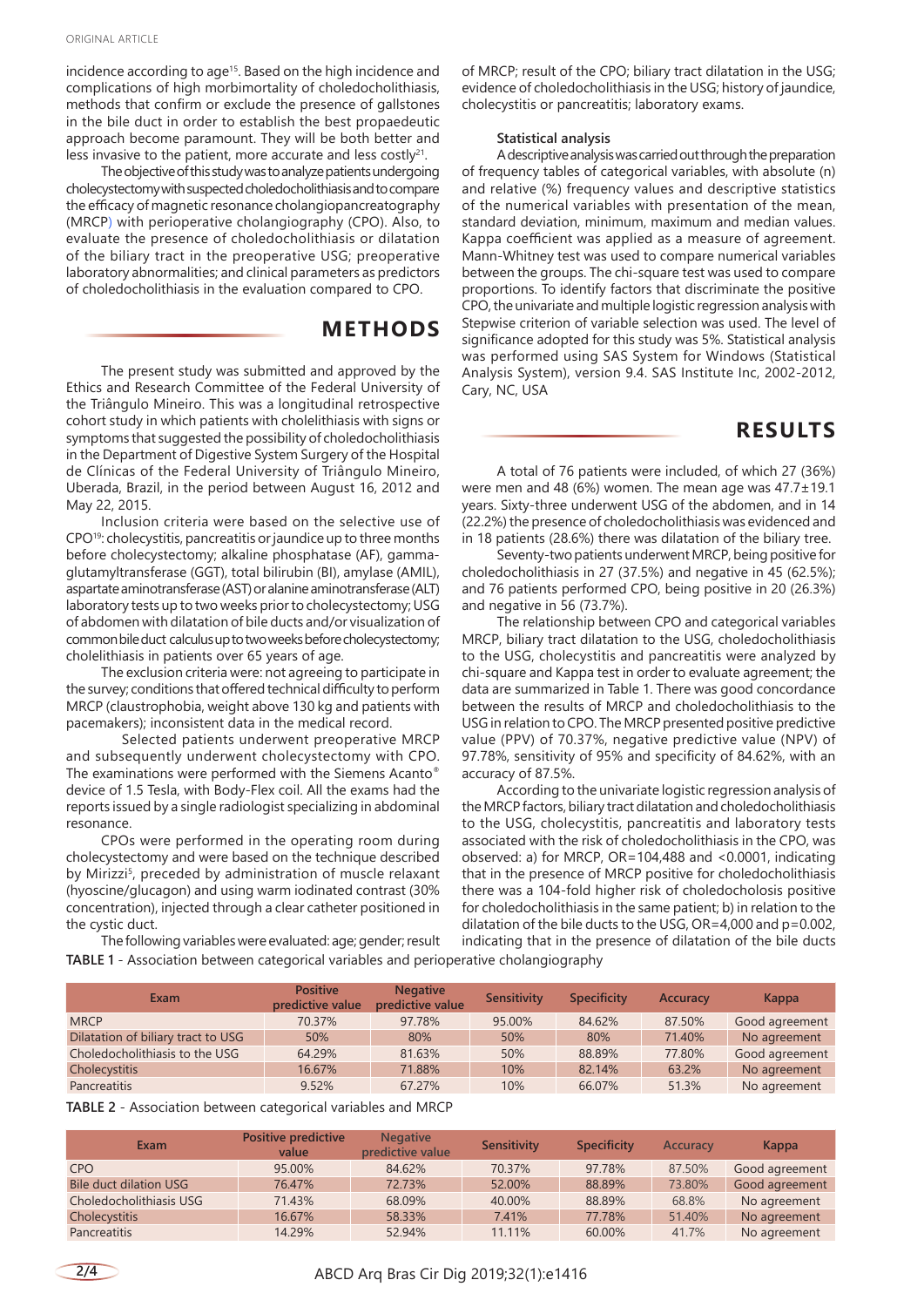COMPARATIVE EVALUATION OF MAGNETIC RESONANCE CHOLANGIOPANCREATOGRAPHY AND PERIOPERATIVE CHOLANGIOGRAPHY IN PATIENTS WITH SUSPECT CHOLEDOCHOLITHIASIS

to the USG there was a four-fold increased risk of positive choledocholithiasis; c) choledocholithiasis to USG, OR=8,000 and p=0.0019 indicating that in the presence of choledocholithiasis there was an eight-fold increased risk of choledocholithiasis in CPO; d) in relation to AF, was obtained OR=1.003 and p=0.0321 indicating that for each unit of its increase the risk of positive choledocholithiasis was 0.3%.

Studying the relationship between MRCP and the categorical variables CPO, dilatation of biliary tract to the USG, choledocholithiasis to the USG, cholecystitis and pancreatitis through the chi-square and Kappa test in order to evaluate agreement, was observed the data summarized in Table 2. There was good agreement between the results of CPO and dilation of biliary tract to the USG in relation to MRCP. CPO had 95% PPV, NPV 84.62%, sensitivity of 70.37% and specificity of 97.78%, with an accuracy of 87.5%.

According to a univariate logistic regression analysis of the CPO factors, biliary tract dilatation and choledocholithiasis to the USG, cholecystitis, pancreatitis and laboratory tests (AF, GGT, BI, Amil, AST and ALT) associated with the risk of choledocholithiasis in MRCP were: a) regarding CPO,  $OR=104.488$  and  $p < 0.0001$ were obtained, indicating that in the presence of positive CPO for choledocholithiasis there was a 104-fold higher risk of MRCP positive for choledocholithiasis in the same patient; b) in relation to biliary tract dilatation at the USG, OR=8.667 and p=0.0012 were obtained, indicating that in the presence of biliary tract dilatation at the USG there was an eight-fold increased risk of MRCP positive for choledocholithiasis; c) regarding choledocholithiasis at USG, OR=5.332 and p=0.0124, were obtained indicating that in the presence of choledocholithiasis at USG there was a five-fold increased risk of choledocholithiasis positive MRCP; d) in relation to pancreatitis, OR=5.332 and p=0.0144 were obtained, indicating that in the presence of pancreatitis there was a five-fold increased risk of MRCP positive for choledocholithiasis.

The variables cholecystitis, AF, GGT, BI, Amil, AST and ALT showed no statistical value in the univariate analysis.

## **DISCUSSION**

Cholelithiasis affects more than 20 million Americans in adulthood at an annual cost of \$ 6.2 billion<sup>6</sup>. Approximately 15% of patients may develop complications with high potential for morbidity and choledocholithiasis, which often requires the use of invasive methods for their definitive diagnosis<sup>7</sup>. Recurrent symptoms, acute pancreatitis or acute cholangitis are common<sup>19</sup>.

In patients with suspected choledocholithiasis based on history and physical examination, laboratory tests are initially requested and imaging is initiated through abdominal USG. Subsequently, other imaging modalities can be used, such as MRCP, CPO and endoscopic retrograde cholangiopancreatography (ERCP), depending on the availability of these exams and factors related to the patient<sup>12</sup>.

In this study, 76 patients with a diagnosis of cholelithiasis and suspected choledocholithiasis with an epidemiological profile consistent with the literature were analyzed. One of the objectives of the present study was to evaluate the relationship of the initial clinical presentation of the patients with the results obtained in the CPO and MRCP, in order to evaluate whether the observed clinical manifestation could be used as an indicator of the presence of choledocholithiasis. After statistical evaluation with concordance tests and comparison of proportions, the presence of cholecystitis and acute pancreatitis did not show concordance with the results obtained in the CPO or MRCP, such that they should not be used as predictors of a positive outcome for choledocholithiasis. On the other hand, in a univariate analysis comparing the pancreatitis clinic with the MRCP result, a five-fold increased risk of MRCP positive for choledocholithiasis was observed in the presence of pancreatitis.

In the literature, laboratory tests of the liver profile have a high negative predictive value, reported in up to 97%, with a positive predictive value of 15%23. In the present paper, studying the relationship between the variables AF, GGT, BI, Amil, AST and ALT with the result obtained in the CPO and the MRCP, no association was observed between them, concluding that the changes in these tests could not predict the appearance calculi in the CPO and MRCP. However, in the logistic regression analysis, AF compared to CPO showed an association with the risk of choledocholosis positive for choledocholithiasis, being an independent predictor of choledocholithiasis. The literature shows similar data, and for AF elevations the sensitivity for choledocholithiasis reported is 57% and the specificity is 86%, with OR=2,010.

The USG sensitivity for choledocholithiasis ranges from 20-90%14, with a specificity of 91%11. Comparing the presence of choledocholithiasis to the USG of the abdomen and the positive result for choledocholithiasis in the CPO, a good concordance was observed between the results and eight times the risk of choledocholithiasis. Regarding the choledocholithiasis present to the USG of the abdomen compared to the positive result in MRCP, there was no concordance between the results, but a five-fold increase in MRCP positive for choledocholithiasis was observed in the same patient.

Thus, there was good agreement between the choledocholithiasis identified at the USG and the positive result at the CPO and, also, an increase in the risk of positive MRCP was observed when choledocholithiasis was visualized at the USG.

Bile duct dilation is considered in the literature as a diameter greater than 6 mm to the USG is suggestive, but not specific, of choledocholithiasis. USG of the abdomen has a sensitivity of 77-87% for detection of biliary tract dilatation, frequently associated with choledocholithiasis<sup>1</sup>. Comparing the biliary dilation visualized to the USG to the CPO result, specificity of 80% was found; sensitivity of 50%; accuracy of 71.4% and Kappa of 0.30. Therefore, in the current study, there was no agreement between the results. On the other hand, in the univariate analysis, the dilatation of the biliary tract to the USG compared to the CPO positive for choledocholithiasis presented OR=4,000, with a value of p=0.002, indicating that in the presence of dilatation of the biliary tract to the USG there was a fourfold risk of CPO positive for choledocholithiasis. Regarding the dilation of bile ducts to the USG compared to the results of the MRCP, the following results were found: specificity 88.89%; sensitivity 40%; accuracy 68.8%; and Kappa of 0.3087, indicating good agreement among the methods. In univariate analysis, OR=8.667 was evaluated, with p=0.0012 indicating that in the presence of biliary tract dilatation at the USG there was an eight-fold increased risk of MRCP positive for choledocholithiasis. Therefore, there was good agreement between the biliary tract dilatation identified to the USG and the positive result in the MRCP and, also, an increase in the risk of positive CPO was observed when visualizing dilatation of the biliary tract to the USG.

Based on the initial laboratory and ultrasonographic evaluation, patients with cholelithiasis may be, among other forms that attempt to estimate the risk of choledocholithiasis, stratified as low risk, intermediate risk and high risk of choledocholithiasis<sup>14</sup>. For low-risk patients, cholecystectomy without additional diagnostic exams is accepted. For those at high risk, prior to cholecystectomy, it is recommended to perform ERCP for bleaching of the bile duct. It has the advantage of being a diagnostic and therapeutic method, with sensitivity for choledocholithiasis estimated between 80-93%, specificity of 99-100%, but not yet widely available in Brazil<sup>14</sup>. Still, it is an invasive examination, which requires specific technical knowledge, and is associated with complications such as pancreatitis and perforations<sup>9</sup>.

The debate arises as to how to proceed with the evaluation of patients in the intermediate risk group, in which preoperative